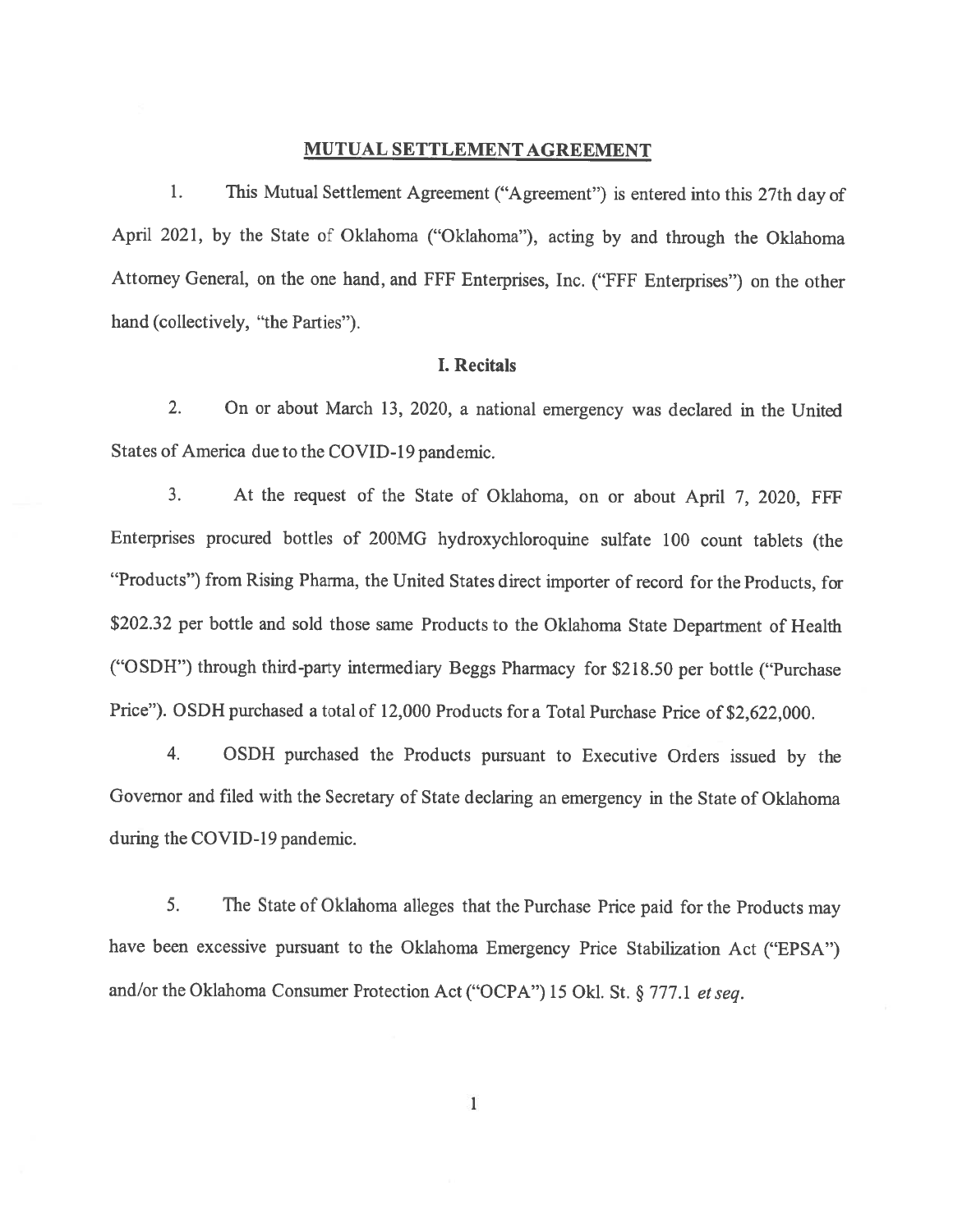6. The State ofOklahoma is no longer interested in owning or possessing the Products purchased from ffF Enterprises and has sought to return the Products in exchange for <sup>a</sup> refund of the Total Purchase Price.

7. ffF Enterprises denies any and all allegations related to the pricing and delivery of the Products to the State of Oklahoma.

8. In an effort to avoid the filing of <sup>a</sup> complaint or the adjudication of any issue of fact or law through protracted litigation, the Parties agree to settle, compromise, and resolve all issues and actual or potential disputes between them based on any and all claims or potential claims related to the sale and purchase of the Products.

## U. Terms of Agreement

9. In accordance with the mutual covenants and agreements made herein, and with full authority to enter into this Agreement and to be bound thereby, the Parties agree as follows:

(a) This Agreement shall become effective upon the date of the last signature thereon.

(b) By entering into this Agreement, FFF Enterprises does not admit that it violated any federal statute, state statute, or common law and expressly denies any and all such allegations.

(c) FFF Enterprises shall refund the State of Oklahoma for all unused Products sold to the OSDH at the original Purchase Price of \$218.50 per bottle determined by the Parties to have been properly stored at <sup>a</sup> licensed location in conformity with manufacturer specifications and which remain within the Product's "use by" or "best by" date ("Refundable Product(s)"). Oklahoma shall allow fFF Enterprises the opportunity to inspect all Product either virtually and/or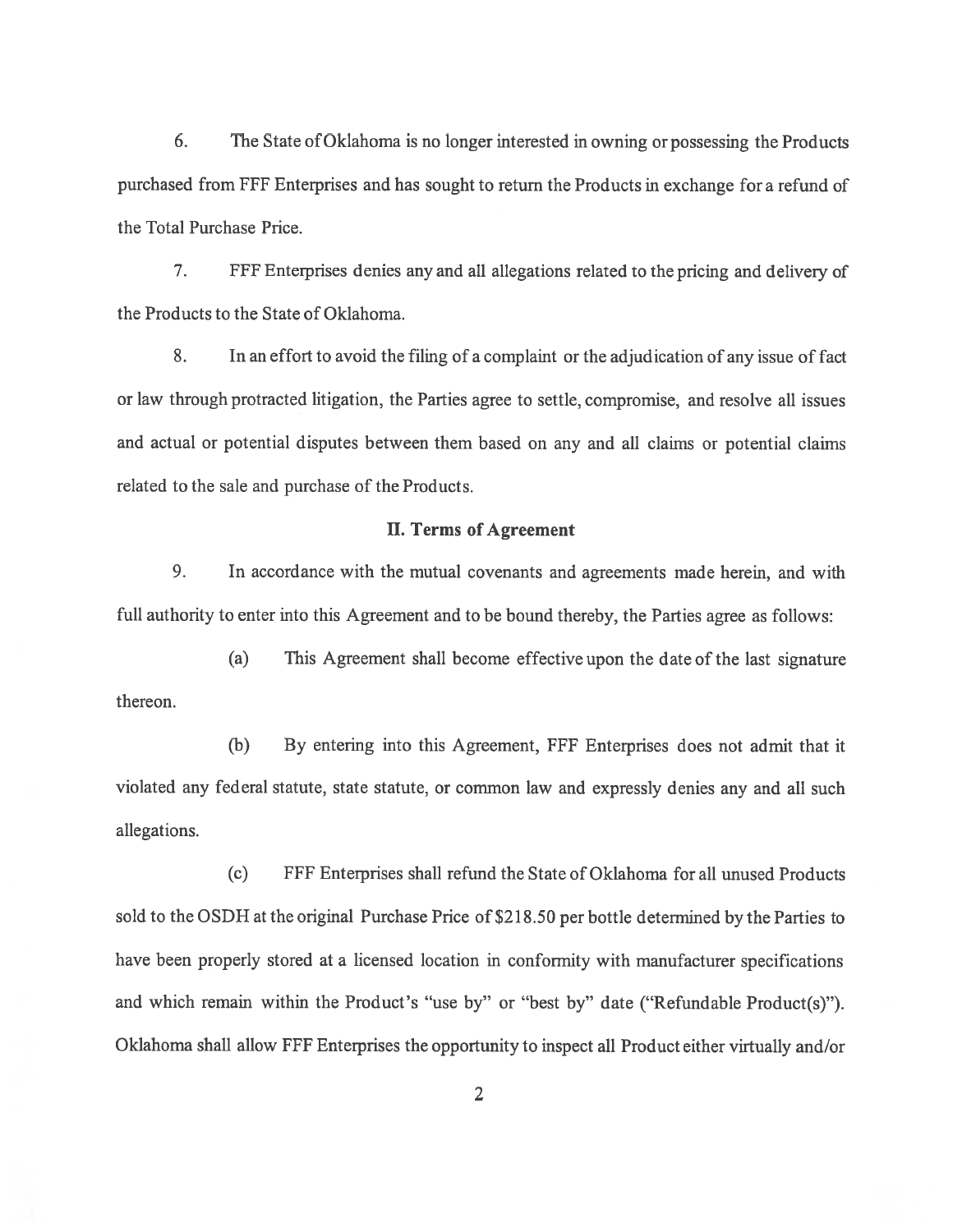through an in-person representative to confirm it has been properly stored at <sup>a</sup> licensed location, transferred, maintained, and is in good condition sufficient to be returned to the seller, manufacturer, and/or sold to another third party. Any Product that has not been properly stored, transferred, maintained, and/not in goo<sup>d</sup> condition is not required to be refunded pursuan<sup>t</sup> to this Agreement. FFf Enterprises shall inspect the Product within seven (7) days of this Agreement being executed by the last signator and shall advise in writing Oklahoma within three (3) days after such inspections if FFF Enterprises considers any Product not to be Refundable Product. If no Product is identified by FFF Enterprises during this inspection period, FFF Enterprises will take custody of all Product purchased and the Total Purchase Price will be refunded. Concurrent with execution of this Agreement, the State of Oklahoma shall provide FFF Enterprises with <sup>a</sup> list of all <sup>p</sup>hysical address where the product was stored, temperatures logs for each storage location, copies of the licenses for all storage locations, as well as <sup>p</sup>hotos of each storage location including but not limited to Beggs Pharmacy.

(d) FFF Enterprises will refund the Purchase Price of the Refundable Products, as determined by Paragraph 9(c), to the State of Oklahoma through five (5) equa<sup>l</sup> payments sprea<sup>d</sup> across five (5) quarters with the first paymen<sup>t</sup> being due within <sup>21</sup> days after FfF Enterprises obtains custody of the Products. The dates for the quarterly payments shall be computed as 3 month intervals from the date of the first payment. For instance, if the first paymen<sup>t</sup> is made on May 21, 2021, the next four payments would be made on August 21, 2021, November 21, 2021, February 21, <sup>2022</sup> and May 21, 2022. FFF Enterprises shall be considered to have taken custody of the Refundable Products when its shipper of choice takes possession of the Refundable Products. The State of Oklahoma is responsible for all shipping charges or fees.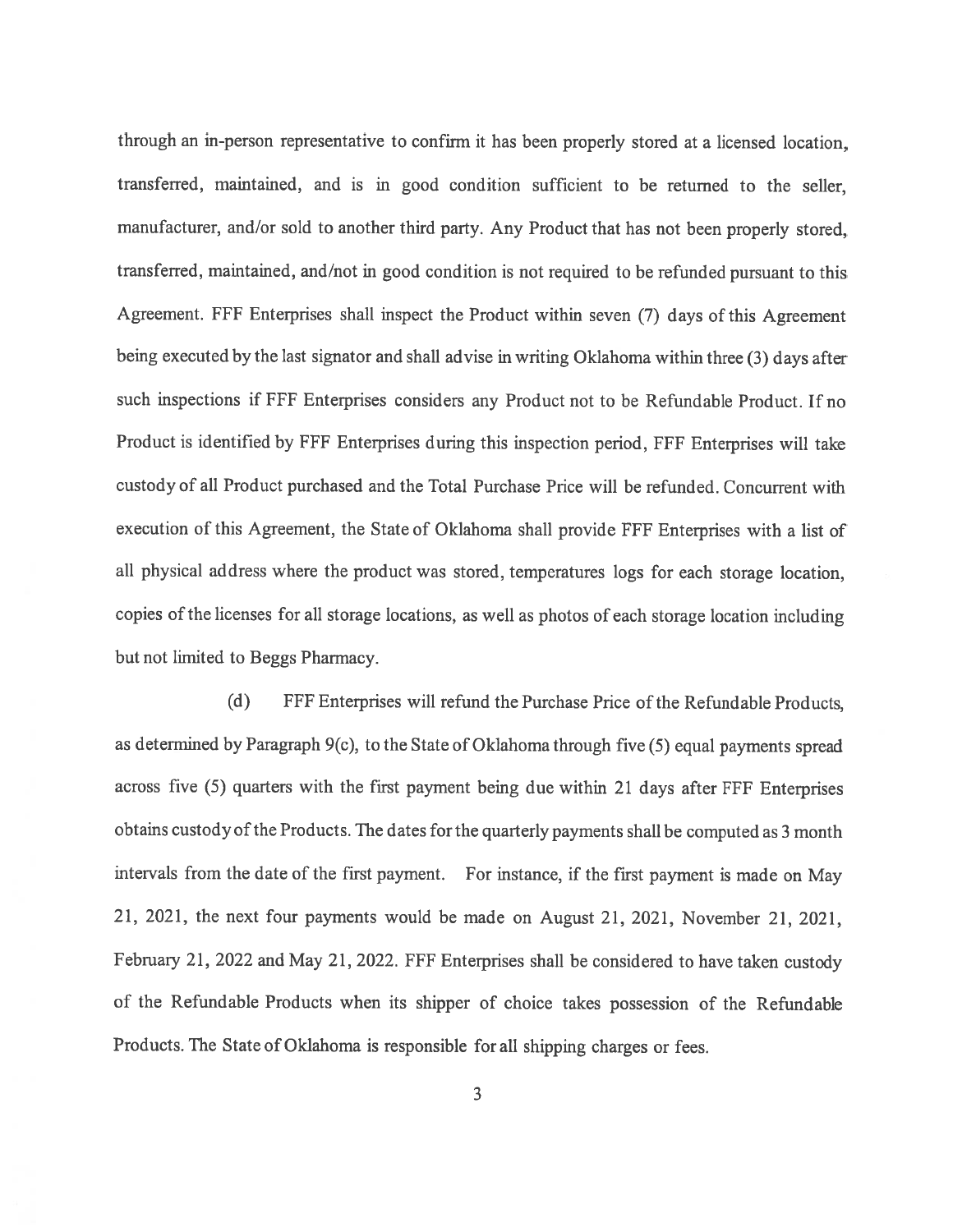(e) The Parties shall meet and confer to discuss and agree upon any mutually agreeable language for any future press release or public comment regarding the aforementioned matters including the sale, refund, and settlement.

(f) In consideration of the full and timely paymen<sup>t</sup> of the sum agreed upon in this Agreement and material compliance with any and all of the other above described terms and conditions, the State of Oklahoma fully and finally waives, releases, and promises to refrain from instituting any claim, action, charge, suit, or proceeding that has been asserted or could have been asserted by or on behalf of the State of Oklahoma against FFF Enterprises, or its subsidiaries, officers, directors, agents, and employees, arising from or related to the pricing and delivery ofthe Products.

 $(g)$  In consideration of the full and timely material compliance with all terms in this Agreement, FFF Enterprises waives, releases, and promises to refrain from instituting any claim, action, charge, suit, or proceeding against the State of Oklahoma or its state agencies, including but not limited to OSDH, or its officers, agents, and employees, arising from or related to the pricing and delivery of the Products.

10. Oklahoma and FFF Enterprises shall each bear its own costs, expenses, and fees, including attorneys, accountants, and/or any exper<sup>t</sup> witness fees which have been or may be incurred in connection with the investigation and settlement of this matter.

11. This Agreement shall be construed in accordance with the laws of the State of Oklahoma, and either Party may seek judicial enforcement of this Agreement upon <sup>a</sup> material breach by the other Party. The Parties agree that the proper jurisdiction and venue for any dispute

4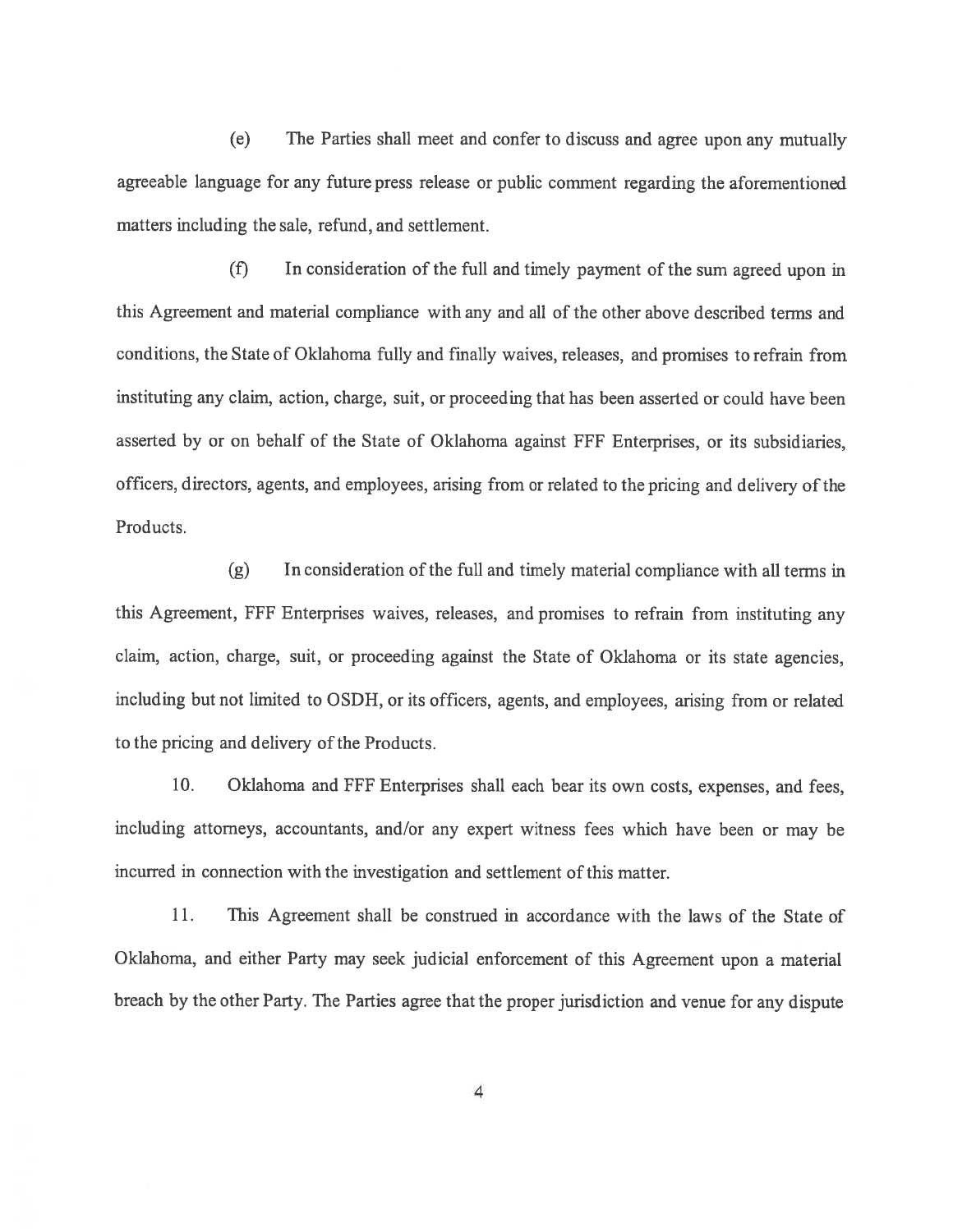arising between and among the Parties regarding this Agreement shall be Oklahoma County, Oklahoma.

12. Time is of the essence in this Agreement.

13. Each person who signs this agreemen<sup>t</sup> in <sup>a</sup> representative capacity represents and warrants they are duly authorized by their respective clients to do so and to bind the corresponding Party hereto.

14. This Agreement may be executed in counterparts, each of which constitutes an original, and all of which shall constitute one and the same agreement. Copies or facsiniiles of signatures shall constitute acceptable, binding signatures for purposes of this Agreement.

15. This Agreement constitutes the full and complete agreemen<sup>t</sup> between the Parties. Any modifications to this Agreement shall be set forth in writing and signed by all the Parties. In any action undertaken by the Parties, no prior versions of this Agreement may be introduced or relied upon for any purpose whatsoever.

16. All Notices under this Agreement shall be provided to the following via email and Overnight Mail:

| <b>Attomey General:</b> | Erin Moore, Assistant Attorney General<br>313 N.E.21 <sup>st</sup> Street<br>Oklahoma City, OK 73105<br>Erin.moore@oag.ok.gov |
|-------------------------|-------------------------------------------------------------------------------------------------------------------------------|
| FFF Enterprises:        | Karen Winnett, General Counsel<br>44000 Winchester Road<br>Temecula, California 92590<br>KWinnett@fffenterprises.com          |